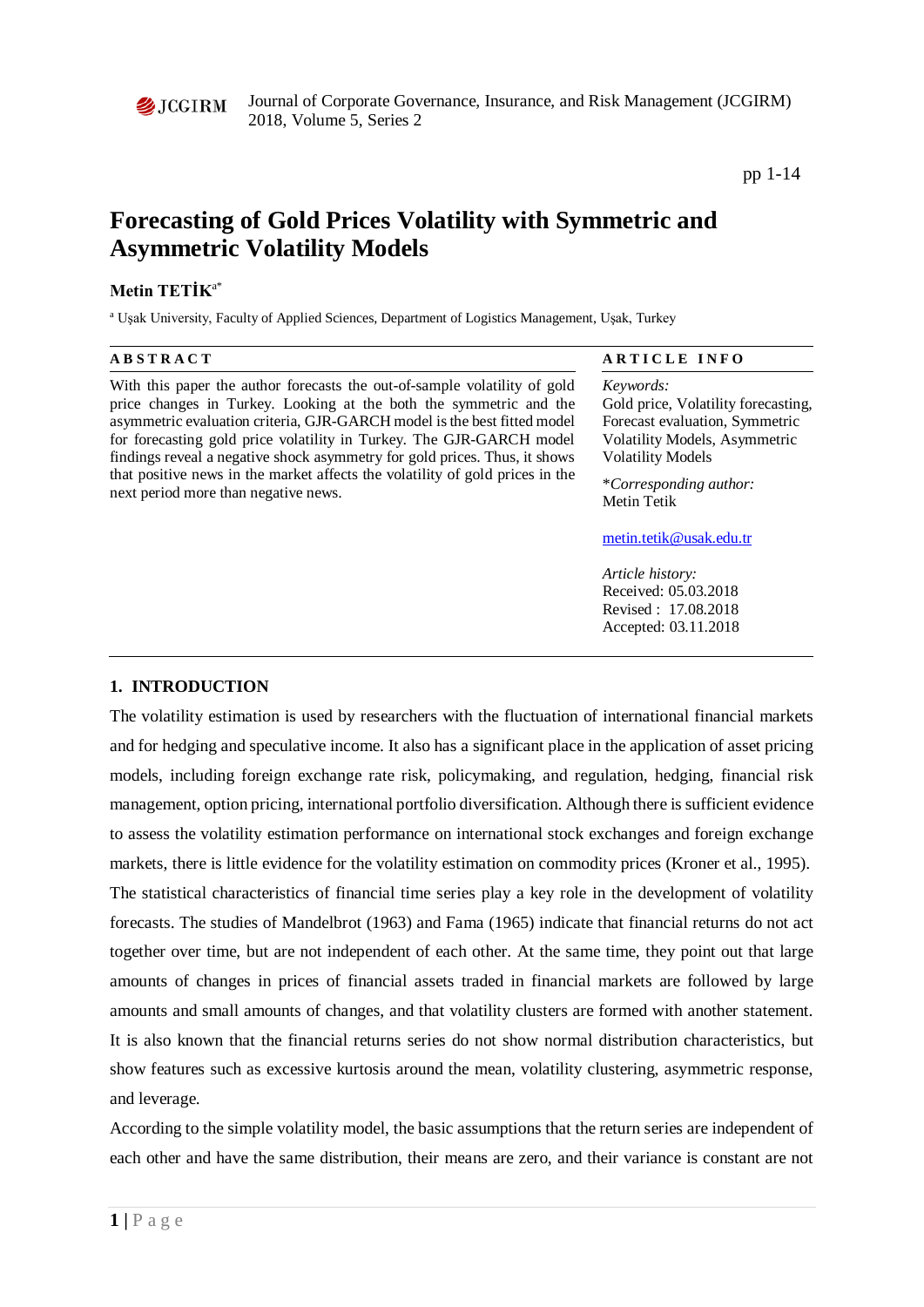valid for financial return series. With the Autoregressive Conditional Heteroscedasticity (ARCH) model published by Robert M. Engle in 1982, he revealed the existence of heteroscedasticity in financial time series and argued that heteroscedasticity should be modeled. This model was later developed by Bollerslev (1986) and named as Generalized ARCH (GARCH) model. After these studies, ARCH models have been used frequently in volatility modeling in finance literature.

ARCH models have revealed successful and more complex ARCH derivatives as there are financial return series with different statistical properties in volatility modeling. For this reason, comparing the performance of various volatility forecasting models by looking at the in/out of sample performance of the model when choosing the volatility forecasting model has given more accurate results in practice.

The focus of this study is on forecasting volatility in gold prices in Turkey. In this context, it is aimed to find the best performing model among a lot of volatility models(random walk, simple moving average models, exponential smoothing model, ARCH, GARCH, GJR-GARCH and E-GARCH) for gold prices. Thus, it will be discuss the findings of the best performing model. The remainder of this paper is organized as follows: The second section presents the existing literature on gold price volatility forceasting. The Third section describes symmetric and asymmetric volatility forecasting methodology, data, and discusses the forecast evaluation methods. The empirical results are presented in the fourth section. Finally, in the fifth section the paper is concluded.

#### **2. RELATED LITERATURE**

Kutan and Aksoy (2004) directly used the GARCH (1,1) model to examine the effect of the consumer price index on gold market returns and volatility. However, there is no investigation of the most suitable model. As a result, it is concluded that gold does not react significantly to consumer price index news and is not good protection against inflation. Capie et al. (2005) examine how gold behaves as a hedging instrument for exchange rate risk. GARCH, threshold GARCH, exponential GARCH methods are used in the study. Among these, the GARCH (1,2) model is found as best model for volatility structure. Erer (2011) used weekly data for the sale price of gold  $(TL / gr)$  between the 2001-2011 periods in his study, which examined the volatility in the gold market. During this analysis, symmetric and asymmetric conditional volatility modeling of the volatility of the gold bullion sales price logarithmic return series is performed. The most successful result was obtained in the TARCH (2,2) model. Cihangir and Ugurlu (2018) examined the volatility in gold prices in Turkey by using daily data for the period 2004-2012. In the study, GARCH, GJR-GARCH, and EGARCH models were used and the GJR-GARCH model was selected as the best fitted model for the data according to the model determination criteria. As a result of the GJR-GARCH model, there is no leverage effect Istanbul Gold Market. Aksoy (2013), using the Istanbul Gold Exchange gold and silver prices for the period 2008-2011, investigated the day-of-week effect on returns and volatility. In the study using GARCH models, a day-of-week effect is found in yield and volatility for gold. It is also concluded that gold prices are more volatile than silver prices.

# **3. METHODOLOGY AND DATA**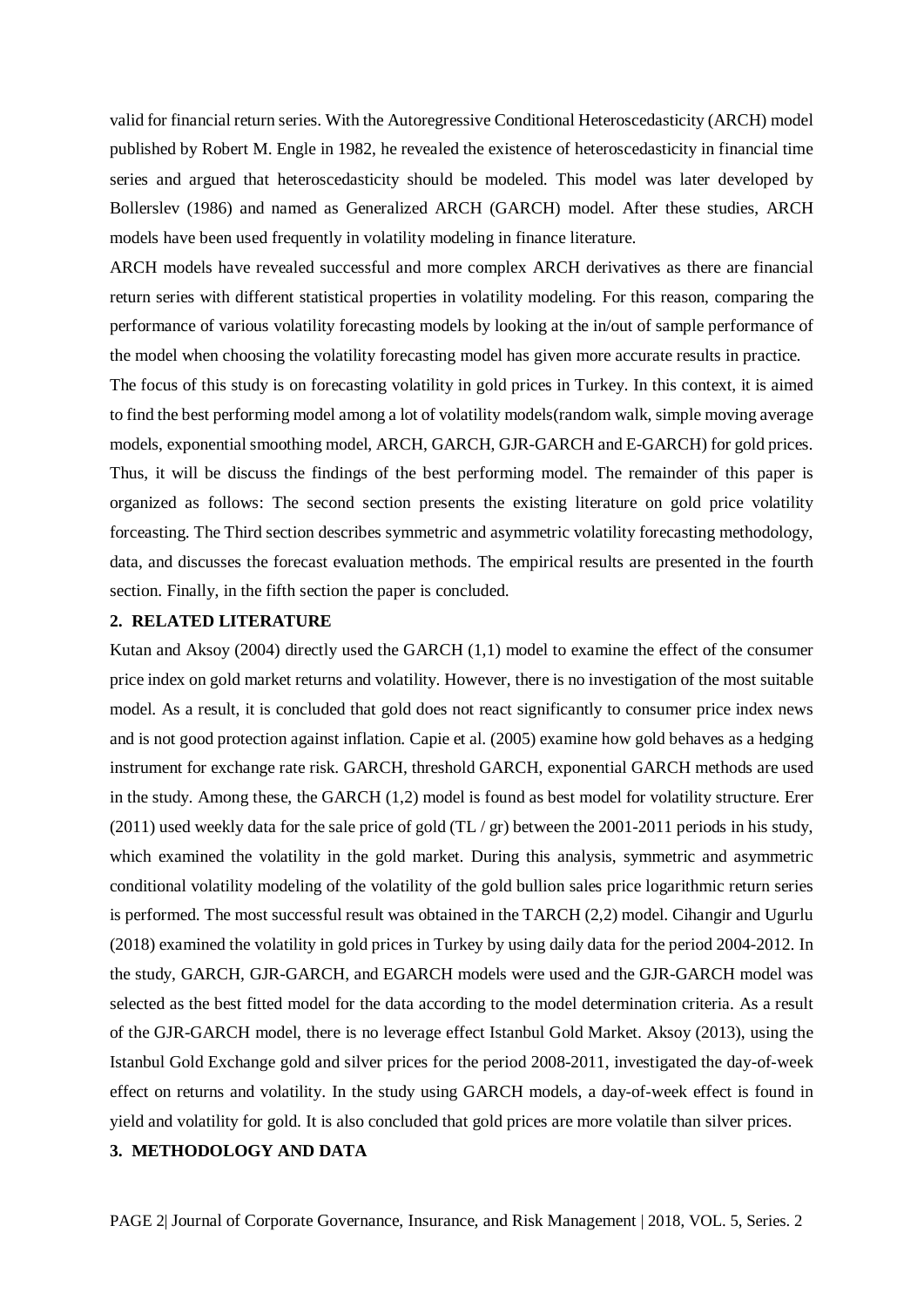The observed volatility of gold prices is considered monthly for use in forecasts and estimations. In this context, the data on gold prices evaluate between the periods 1985: 01-2018: 01. The observed volatility for use in forecasting and estimation define as the standard deviation of logarithmic return data, similar to Balaban (2004). Logarithmic return series calculate as follows;

$$
R_t = \ln(P_t \mid P_{t-1})\tag{1}
$$

where  $P_t$  and  $R_t$  are price and return in month *t*. Monthly volatility is defined as within-month standard deviation of all periods returns:

$$
\sigma_{a,t} = \left\{ \left[ 1/n - 1 \right] \right\} \sum_{t=1}^{n} \left( R_t - \mu \right)^2 \right\}^{0.5}
$$
 (2)

providing volatility 397 estimations ( $\sigma_{a,t}$ ). Of these, 1985:01-2001:12 period refers to estimation period(a) and 2002:01-2018:01 period refers to forecast period(f). It has been paid attention to the fact that the estimation and forecast period is a close number of periods (in half) while determining these periods. There exist a broad range of potentially useful models for forecasting volatility. However, it is impossible to employ all models in a single study. In study will be used a wide range of time series forecasting techniques from a naive benchmark of the random walk to the more sophisticated conditional heteroscedasticity models like in Brailsford and Faff (1996) and Balaban, Bayar, and Faff (2006). Besides, it will be excluded the models that regime-switching specifications. While a regime-switching model is a good one for in-sample modeling, it is not readily amenable to an out-of-sample volatility forecasting exercise(Balaban, Bayar and Faff, 2006).

This study's models include a random walk, simple moving average models, an exponential smoothing model, a regression model, and symmetric and asymmetric conditional volatility models.

# *Random walk (RW) model:*

The RW model foresees that the best forecast of this month's volatility ( $\sigma_{f,m}$ ) is the last month's realised volatility.

$$
\sigma_{f,t} = \sigma_{a,t-1} \tag{3}
$$

*Moving average (MA-a) models:*The MA-α model tells that the best forecast is an equally weighted average of realized values in the last  $\alpha$  months:

$$
\sigma_{f,t} = (1/\alpha) \sum_{j=t-\alpha}^{t-1} \sigma_{a,j} \tag{4}
$$

where  $\alpha = 3$ , 12, 30.

PAGE 3| Journal of Corporate Governance, Insurance, and Risk Management | 2018, VOL. 5, Series. 2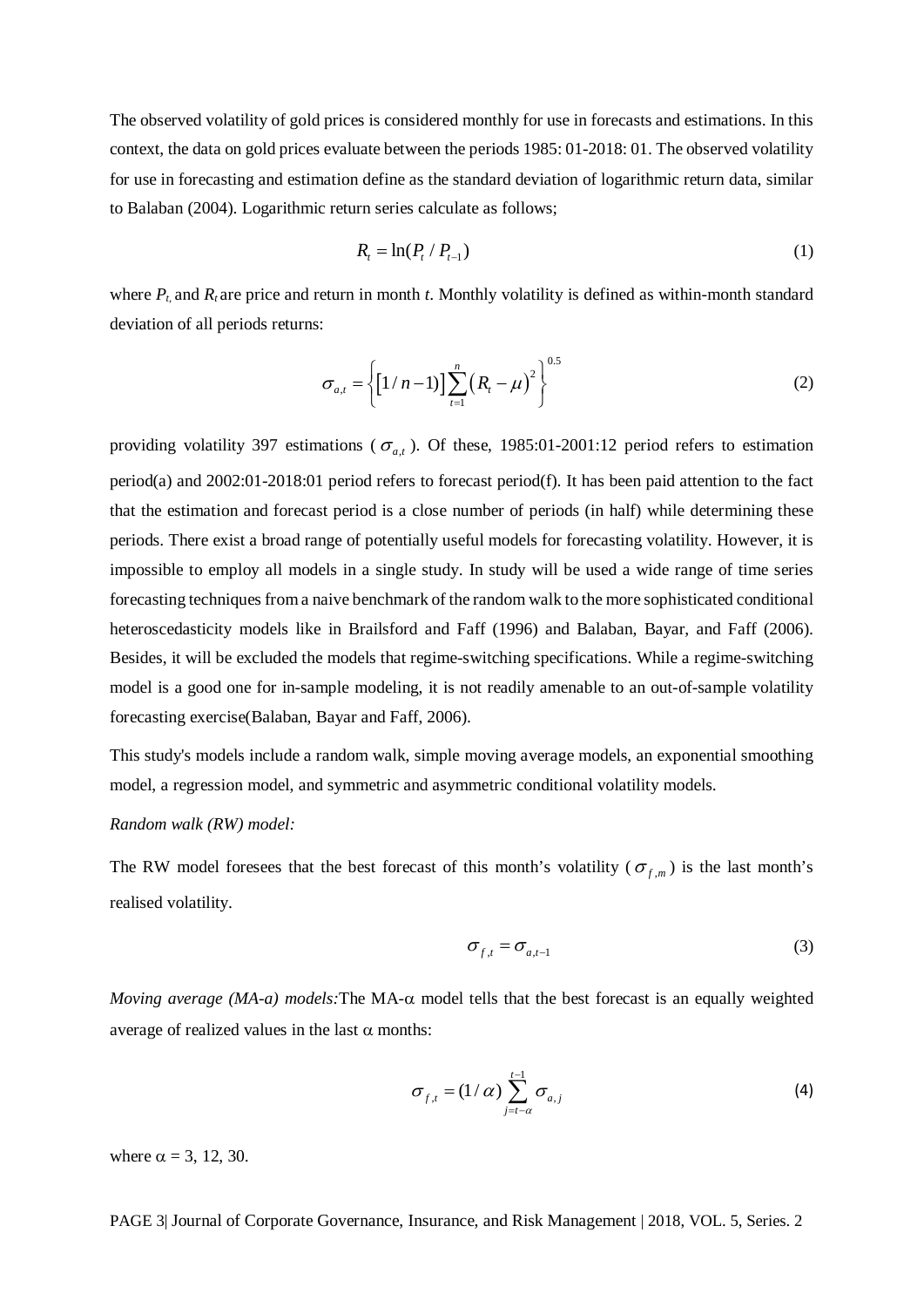#### *Exponential smoothing (ES) model:*

Forecast under the ES model is a function of the immediate past forecast and immediate past observed volatility:

$$
\sigma_{f,t} = \theta \sigma_{f,t-1} + (1 - \theta) \sigma_{a,t-1} \tag{5}
$$

The smoothing parameter ( $\theta$ ) is restricted to lie between zero and one. The optimal  $\theta$  is estimated through minimizing the mean squared error, with an annual update.

#### *Regression model:*

In the regression model, I use parameter estimates of  $c$  and  $\beta$  from the monthly rolling autoregressions

$$
\sigma_{a,t} = c + \beta \sigma_{a,t-1} + u_t \tag{6}
$$

to forecast next month's volatility.

It should be noted that as this study performing an investigation of out-of-sample forecasts, all parameter estimates for all competing models employ data from estimation windows only.

# **3.1. Symmetric Conditional Volatility Models:**

The use of conditional heteroscedastic models has been a common tool for modelling and forecasting volatility of financial asset returns following the introduction of the ARCH model and its generalized version, the GARCH model.

Note that the previous models use monthly volatility series. However, with the conditional volatility models, mothly price changes are first modelled as a *p*-order autoregression:

$$
R_t = c + \delta_1 R_{t-1} + \ldots + \delta_p R_{t-p} + u_t
$$

The autoregressive terms account for the economically minor but statistically significant autocorrelation in price changes. The monthly prediction errors  $(u<sub>i</sub>)$  are assumed to be conditionally normally distributed with a zero mean and variance  $\sigma_t^2$  based on the information set Ψ available at time *t*-1.

$$
u_t | \psi_{t-1} \sim N(0, \sigma_t^2)
$$

Then the following conditional variance specifications are estimated using the quasi-maximum likelihood technique with the Bollerslev and Woolridge (1992) standard errors. Since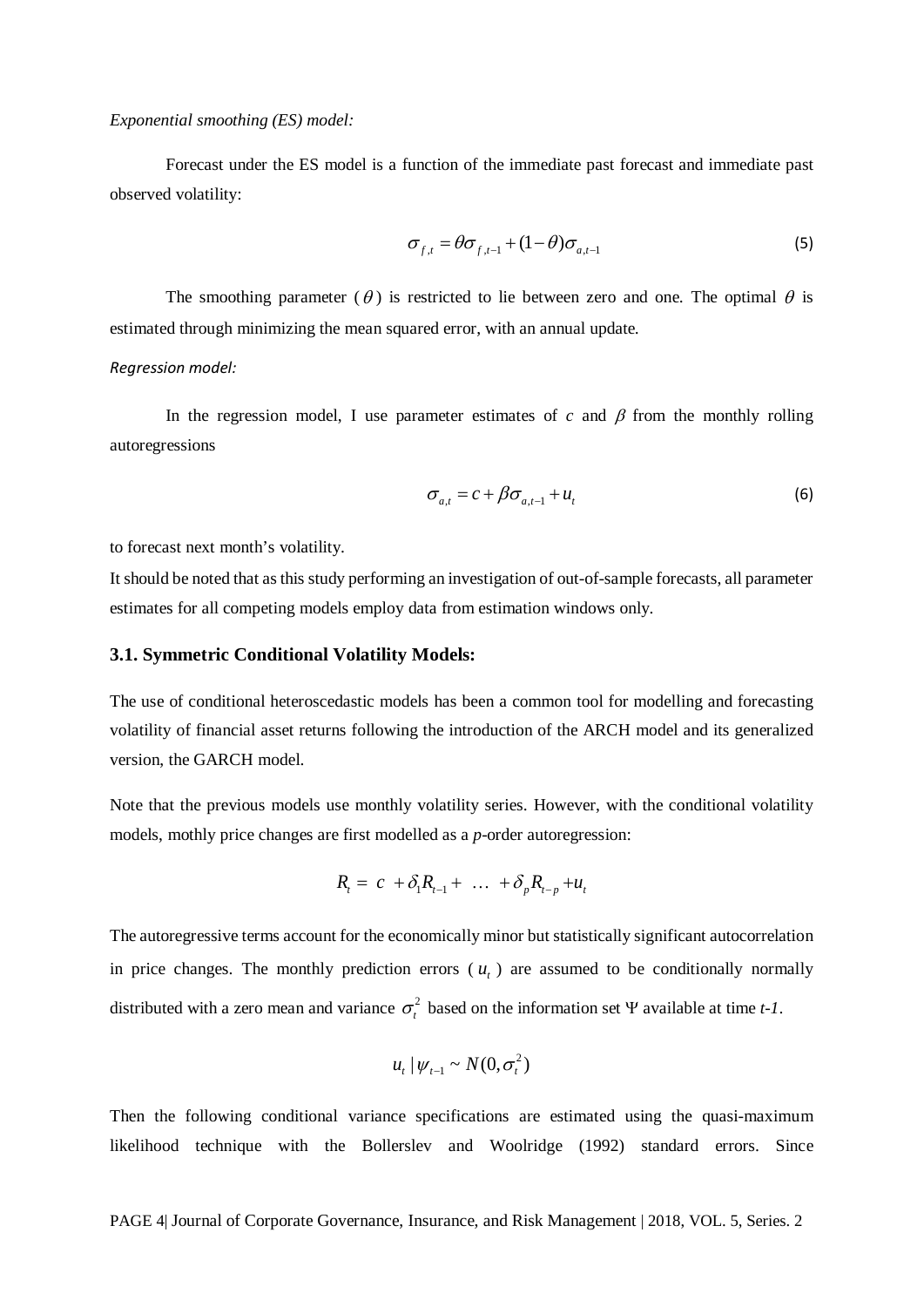$var(u_t | u_{t-1}) = \sigma_t^2$ , the conditional variance can be modeled as AR (p) process by using the squares of the estimated residual lag;

$$
\sigma_t^2 = c + \phi_1 u_{t-1}^2 + \phi_2 u_{t-2}^2 + \ldots + \phi_q u_{t-q}^2 + v_t
$$

where  $v_t$  is white noise process. If  $\phi_1 = \phi_2 = ... \phi_q = 0$ , variance will homoscedastic.

## *ARCH(1) model*

Autoregressive conditional heteroskedasticity ARCH (1) process can write as:

$$
\sigma_t^2 = c + \phi_1 u_{t-1}^2 + v_t \tag{7}
$$

As can be seen, the conditional variance of  $u_t$  depends on the actual value of  $u_{t-1}^2$ . The higher the actual value of  $u_{t-1}^2$ , the higher the conditional variance in the t period.

# *GARCH(1,1) model:*

Bollerslev (1986) developed Engle's ARCH model to allow the conditional variance to be modeled as an ARMA (p, q) process. In this model, the conditional variance defines as a function consisting of the terms autoregression and moving average, and conditional variance is transformed into an ARMA process. The superiority of this model to the ARCH model is that it can model the volatility resistance without the need for a large number of variables. The most commonly used GARCH model in finance literature is the GARCH (1,1) model. For instance, in a GARCH (1,1) model, the conditional current period volatility depends on the previous period's conditional volatility and the previous period's squared prediction error:

$$
\sigma_t^2 = \alpha_0 + \alpha_1 u_{t-1}^2 + \beta \sigma_{t-1}^2
$$
 (8)

#### **3.2. Asymmetric Conditional Volatility Models:**

When the ARCH and GARCH models are examined, the signs of the shocks disappear because the errors are squared. Only their magnitude can be interpreted. In other words, in the model, the effects of positive shocks of the same magnitude and negative shocks on volatility are calculated the same. This, however, does not fully reflect a reality that exists in the financial asset series. This fact is that a negative shock of the same magnitude (bad news) has a greater impact on volatility than a positive shock (good news). Such asymmetries in stock returns are called the leverage effect. The decrease in the firm's stocks will cause an increase in the debt equity ratio. According to Dijk and Franses (2000), the behavior of conditional variance of time series for financial assets is generally asymmetrical compared to the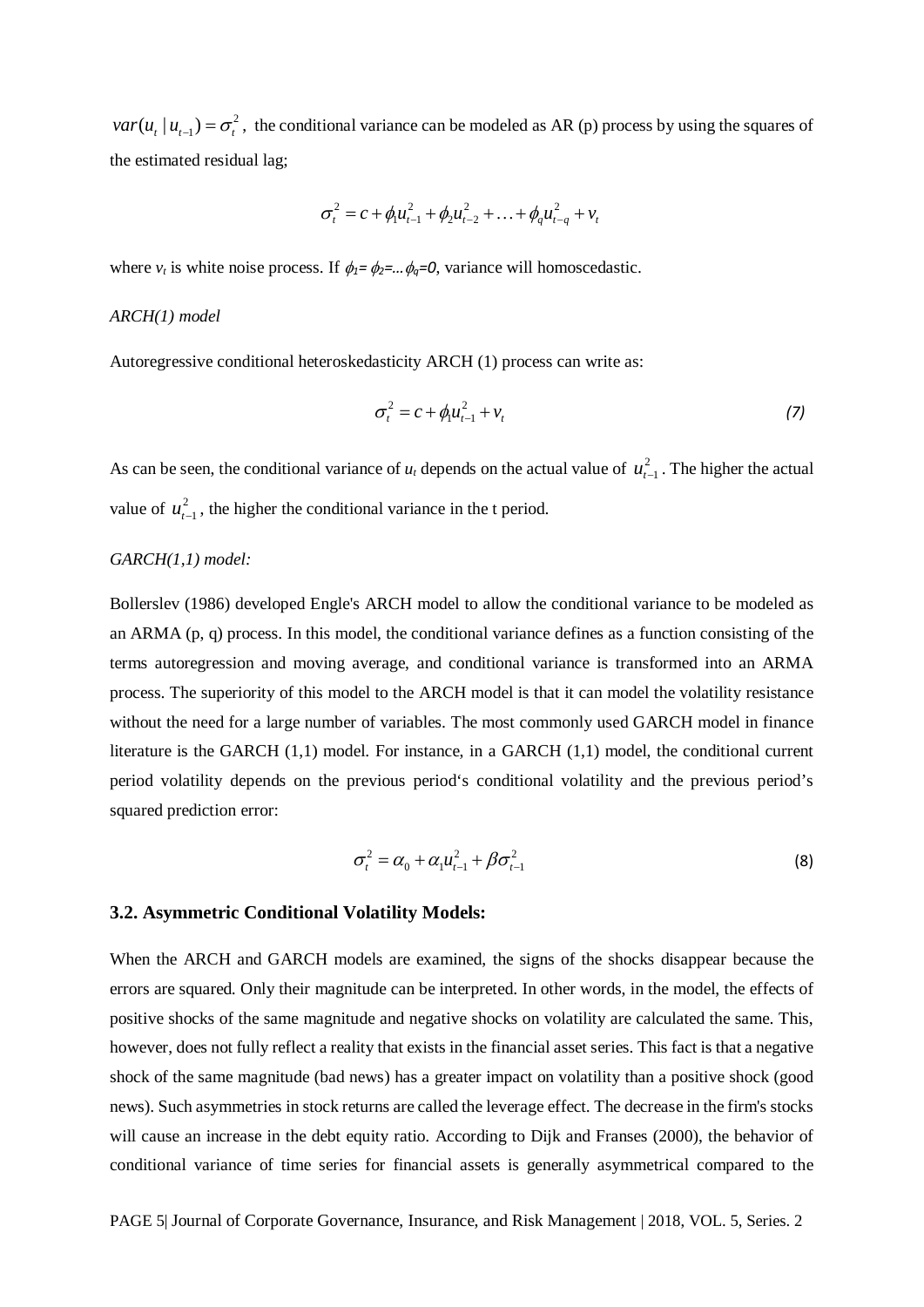previous return. Also, during the recession periods, the volatility of financial assets is high. In short, asymmetric volatility is the characteristic feature of financial time series (Li and Li, 1996). The most used asymmetric GARCH models Threshold ARCH models (TARCH - Threshold ARCH) or the GJR-GARCH model, which is very similar to the TARCH model, were identified by Zakoian (1994) and Glosten, Jaganathan, and Runkle (1993), respectively, and the E-GARCH (Exponential GARCH) model is developed by Nelson (1991).

#### *E-GARCH(1,1) model:*

The leptokurtic structure and volatility cluster, which exist in financial time series, can be effectively determined with the GARCH model. However, GARCH models fail to capture the asymmetry that serves to distinguish between negative and positive shocks in the variance structure. The exponential GARCH (EGARCH) model is developed by Nelson (1991) to eliminate the weaknesses of the GARCH model that takes into account the asymmetry in the volatility structure. .In the EGARCH model, the possibility that the up and down movements in the financial markets may not have the same effect on the predictability of the future volatility of financial assets is taken into account. Downward movements are more effective than upward movements in predicting volatility. This effect, called the "Leverage Effect", was first put forward by Black (1976). This situation, in which it is claimed that negative news coming to the market has more impact on the volatility of financial assets than positive news is modeled as follows:

$$
\ln(\sigma_t^2) = \alpha + \gamma \left(\frac{u_{t-1}}{\sigma_{t-1}}\right) + \lambda \left[ \left(\frac{|u_{t-1}|}{\sigma_{t-1}}\right) - \left(\frac{2}{\pi}\right)^{0.5} \right] + \beta \ln(\sigma_{t-1}^2)
$$
(9)

As seen in Equation 9, the conditional variance of a time series in the E-GARCH model is a nonlinear function of the magnitude and sign of its historical values and lagged residuals. The 1 1 *t*  $u_{i}$ σ − − in the

conditional variance equation are standardized error terms. The use of standardized error terms instead of historical values of error terms in the E-GARCH model provides information about the magnitude and permanence of the shock. Concerning the  $\gamma$  parameter in the conditional variance equation, the

 $\sigma_{\scriptscriptstyle{t-1}}$  $u_{t-1}$  variable gives the E-GARCH model an asymmetric character. The  $\gamma$  parameter is the asymmetric

leverage coefficient that defines the "Leverage Effect" in volatility. The most important sign showing that this model works is that the y parameter is statistically significant.

Accordingly, the statistically significant negative  $\gamma$  parameter indicates that positive return shocks generate less volatility than negative return shocks. For example, the volatility of gold prices tends to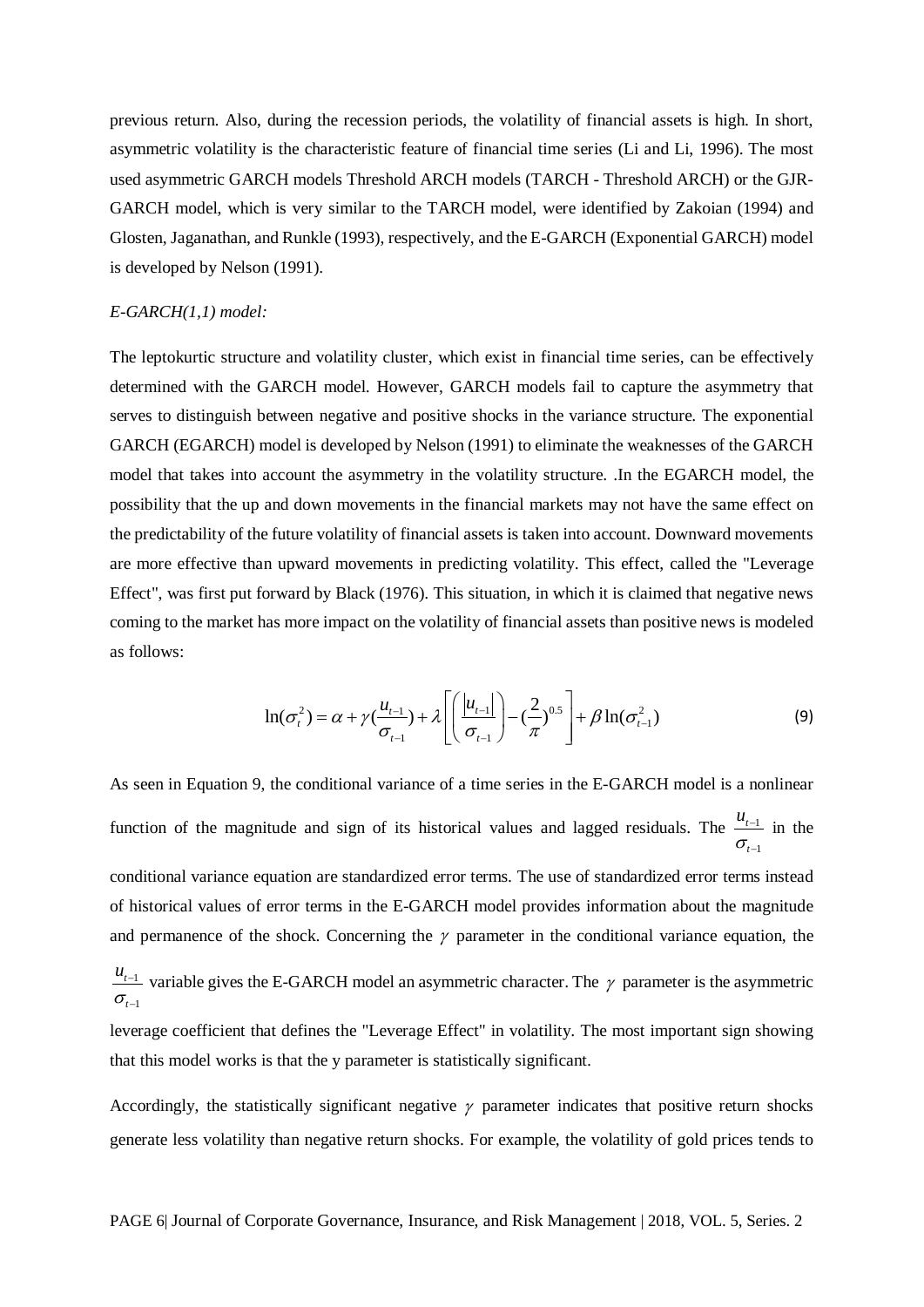increase after negative returns and to decrease after positive returns. As a result, the presence of asymmetric volatility in the EGARCH model depends on the statistical significance of the  $\gamma$  parameter.

# *GJR-GARCH(1,1) model:*

Glosten Jagannathan and Runkle (1993) developed a GARCH model that takes into account the different effects of good and bad news on volatility. That's why the threshold GARCH model is also called GJR-GARCH. The GJR-GARCH model or threshold GARCH model is actually the asymmetric ARCH process used in modeling volatility. In this model,  $u_{t-1} = 0$  acts as a threshold. The effects of shocks above and below this threshold on volatility are different. The threshold GARCH model can be written as:

$$
\sigma_t^2 = \alpha_0 + \alpha_1 u_{t-1}^2 + \gamma u_{t-1}^2 D_{t-1}^- + \beta \sigma_{t-1}^2
$$
\n
$$
D_{t-1}^- = \begin{cases} 1, u_{t-1} < 0 \\ 0, u_{t-1} \ge 0 \end{cases} \tag{10}
$$

The  $u_t$  in equation 10 represents the shocks that occur in the markets.  $u_{t-1} < 0$  represents negative shocks (news), and  $u_{t-1} \ge 0$  represents positive shocks. On the other hand,  $D_{t-1}^-$  refers to the dummy variable that takes the value 1 and 0 depending on whether the shocks are positive or negative. While the effect of positive news on conditional variance is  $\alpha_1$ , the effect of negative news on conditional variance is equal to  $\alpha_1 + \gamma$ . The leverage effect is related to the  $\gamma$  parameter and the  $\gamma \neq 0$  state expresses the asymmetry. If  $\gamma = 0$ , the model becomes the GARCH model. The most important sign showing that this model works is that the  $\gamma$  parameter is statistically significant. Accordingly, if  $\gamma > 0$ and statistically significant, there is a leverage effect. Finally, It should be noted that all conditional volatility models fulfil the standard requirements for non-negativity of conditional variance and parameter restrictions.

#### **3.3. Forecast Evaluation**

In this study employed the four commonly used symmetric error statistics: the mean error (ME), the mean absolute error (MAE), the mean squared error (MSE), and the mean absolute percentage error (MAPE). Monthly forecast error is forecast volatility ( $\sigma_{f,t}$ ) minus realized volatility ( $\sigma_{a,t}$ ).

$$
ME = \left(\frac{1}{193}\right) \sum_{t=204}^{397} \left(\sigma_{f,t} - \sigma_{a,t}\right)
$$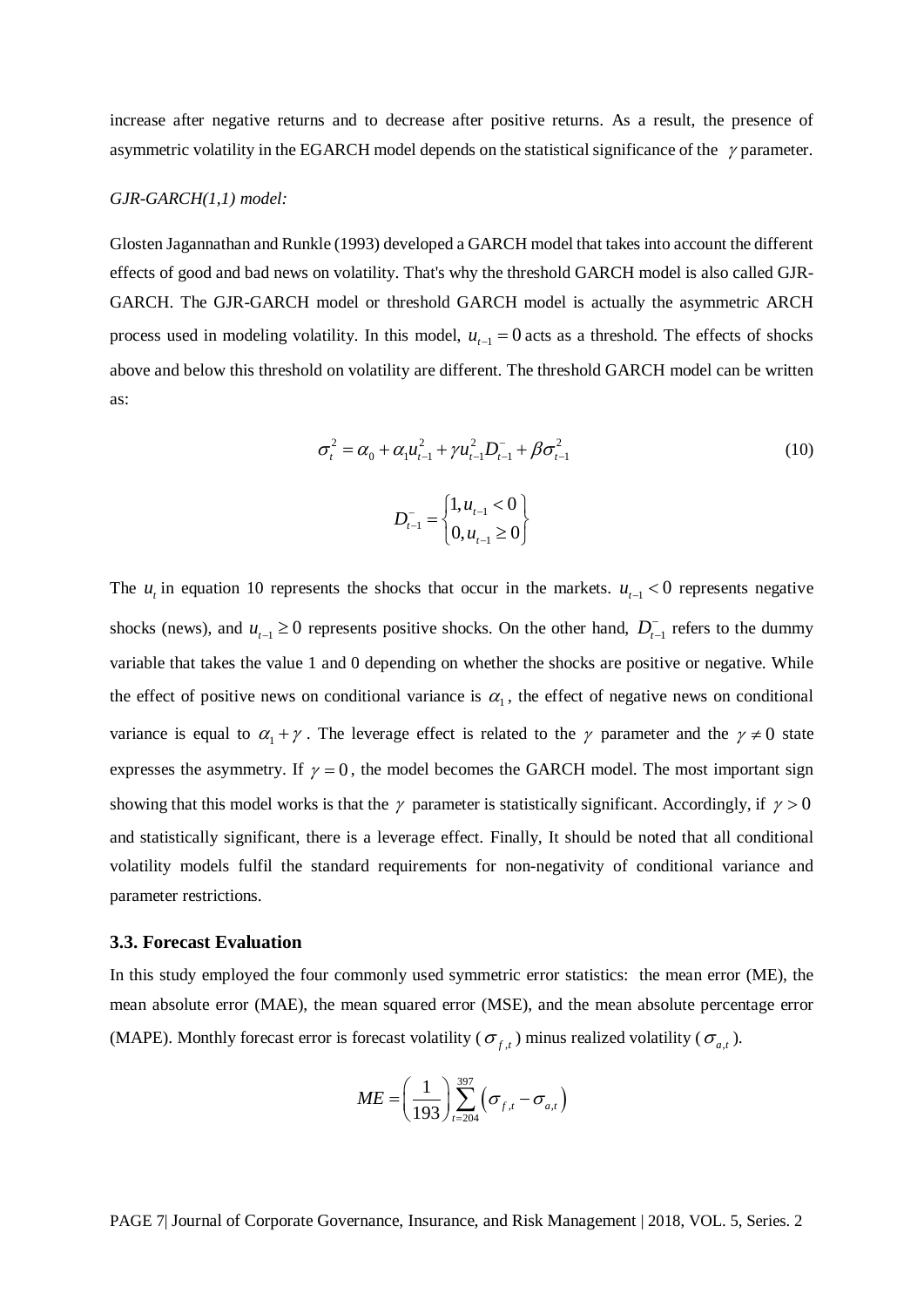$$
MAE = \left(\frac{1}{193}\right) \sum_{t=204}^{397} \left|\sigma_{f,t} - \sigma_{a,t}\right|
$$

$$
MSE = \left(\frac{1}{193}\right) \sum_{t=204}^{397} \left(\sigma_{f,t} - \sigma_{a,t}\right)^2
$$

$$
MAPE = \left(\frac{1}{193}\right) \sum_{t=204}^{397} \left|\frac{\sigma_{f,t} - \sigma_{a,t}}{\sigma_{a,t}}\right|
$$

The symmetric criteria give an equal weight to under predictions of volatility of similar magnitude. However, under prediction of volatility is primarily important for traders with long and short positions as well as option buyers and sellers. Although Poon and Granger (2003) suggest that using the asymmetric evaluation criteria is advisable, there are only a few papers with this feature in the literature (Brailsford and Faff, 1996; Balaban, 2004; and Balaban, Bayar and Faff, 2006).

Besides, in this study also employed asymmetric error statistics: the mean the logarithmic error (LE) metric (Pagan and Schwert, 1990), for discrimination between under/over-predictions.

The LE statistic reads as follows:

$$
LE = (\frac{1}{193}) \sum_{t=204}^{397} (\ln \sigma_{f,t} - \ln \sigma_{a,t})^2
$$

Descriptive statistics for all periods of the gold price, return and volatility data are given in Table-1 and the graphs of the series are given in Figure-1.

|                 | Gold Price $(P_{\epsilon})$ | Return( $R_t$ ) | Sigma( $\sigma_{a,t}$ ) |
|-----------------|-----------------------------|-----------------|-------------------------|
| Mean            | 31.57452                    | 0.026461        | 0.00172                 |
| Median          | 11.985                      | 0.025771        | 0.00132                 |
| Maximum         | 162.09                      | 0.298575        | 0.01366                 |
| Minimum         | $\mathbf{0}$                | $-0.12645$      | 3.77E-06                |
| Std. Dev.       | 42.36527                    | 0.048526        | 0.00172                 |
| <b>Skewness</b> | 1.297838                    | 1.178447        | 2.63796                 |
| Kurtosis        | 3.499842                    | 7.831218        | 13.8363                 |
| Jarque-Bera     | 115.2917                    | 476.7777        | 2396.8                  |
| Probability     | $\theta$                    | $\Omega$        | $\Omega$                |
| Observations    | 396                         | 396             | 396                     |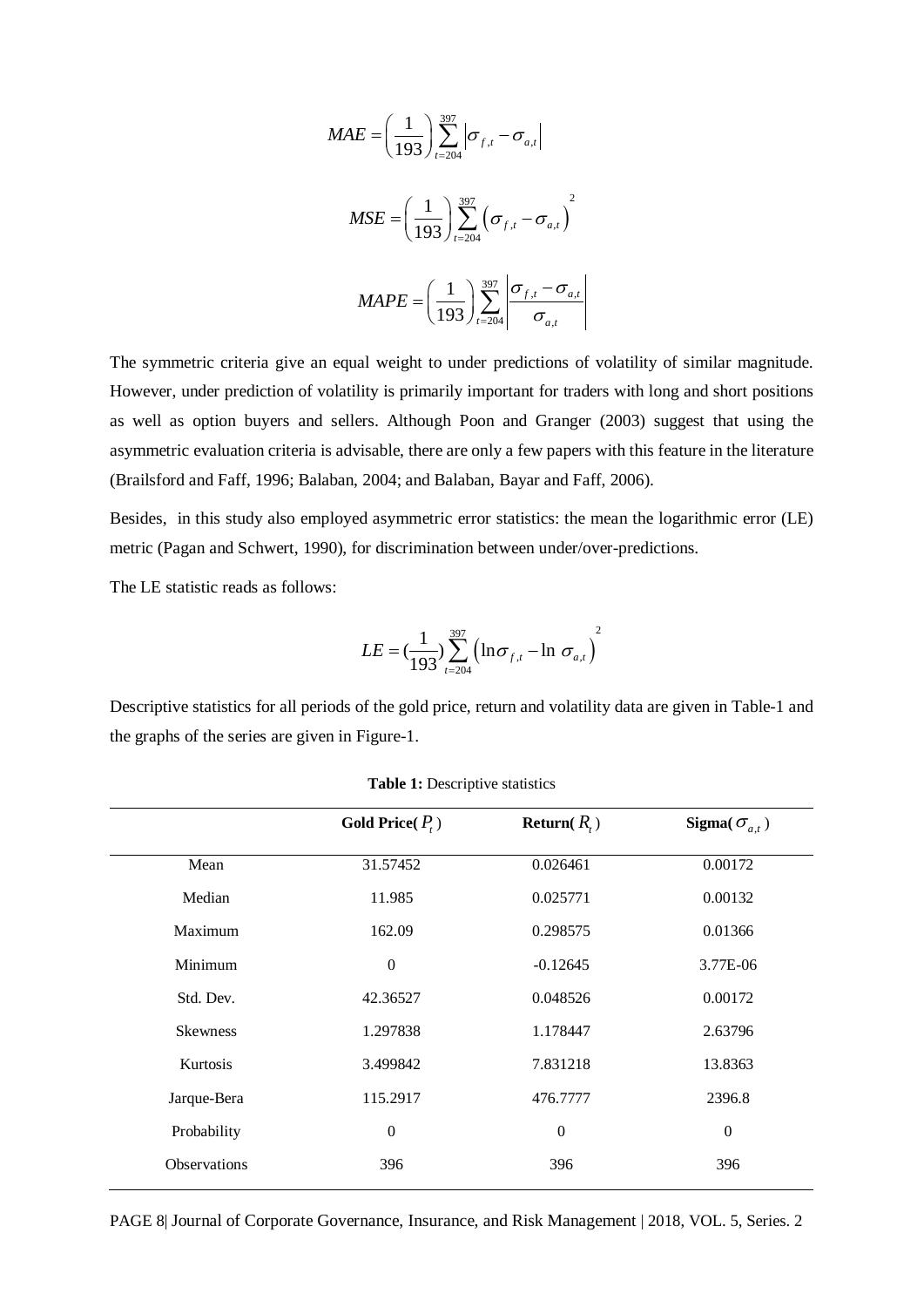The return series derivate with the  $R_t = \ln(P_t / P_{t-1})$  formulation. When the JB statistics of the return series examine, it is seen that it shows the feature of a leptokurtic.



**Figure 1:** Evolution of Series

**Table 2:** ARCH LM Test Results

|        | $ARCH-LM(1)$ | $ARCH-LM(3)$ | $ARCH-LM(6)$ | $ARCH-LM(9)$ | $ARCH-LM(12)$ |
|--------|--------------|--------------|--------------|--------------|---------------|
| Stats. | 5.841652     | 7.243126     | 7.572382     | 15.04835     | 16.52032      |
| Prob.  | 0.0157       | 0.0645       | 0.2711       | 0.0896       | 0.1685        |

Note:  $R_t = c + \delta_1 R_{t-1} + \ldots + \delta_p R_{t-p} + u_t$  is estimated to obtain the optimal lag length, and it determined that the optimum lag is 1.

Accordingly, at the 10% significance level, there is an ARCH effect in the 1st, 3rd and 9th delay of the Gold return series, but no ARCH effect is found in the 6th and 12th lag.

# **4. EMPIRICAL RESULTS**

Table 3 presents the comparative results of the symmetric evaluation criteria and the summary statistics.

| <b>Forecast</b>    | MЕ            |               | <b>MAE</b>     | <b>MSE</b>   |                | <b>MAPE</b> |                |
|--------------------|---------------|---------------|----------------|--------------|----------------|-------------|----------------|
| <b>Competitors</b> | <b>Actual</b> | <b>Actual</b> | Rank           | Actual       | Rank           | Actual      | Rank           |
| MA3                | 3.42E-05      | 0.001319      | 9              | $3.05E - 06$ | 9              | 5.499082    | 9              |
| <b>MA12</b>        | 9.92E-05      | 0.00122       | 8              | $2.63E-06$   | 8              | 4.782915    | 8              |
| <b>MA30</b>        | 0.000136      | 0.001195      | 7              | $2.42E - 06$ | $\tau$         | 4.742886    | 7              |
| ES                 | 0.000119      | 0.00118       | 6              | $2.4E-06$    | 6              | 4.595469    | 6              |
| Random Walk        | 1.86E-05      | 0.001556      | 10             | 4.59E-06     | 10             | 5.852174    | 10             |
| <b>Regression</b>  | $-8.8E - 0.5$ | 0.001143      | 5              | 2.39E-06     | 5              | 4.162858    | 5              |
| <b>ARCH</b>        | $-0.00011$    | 0.001137      | 3              | 2.35E-06     | 3              | 4.02876     | 3              |
| <b>GARCH</b>       | $-0.00011$    | 0.001136      | $\overline{2}$ | 2.35E-06     | $\overline{4}$ | 4.020307    | $\overline{2}$ |
| <b>Gir-GARCH</b>   | $-0.00011$    | 0.001136      | 1              | 2.35E-06     | 2              | 4.013842    | 1              |
| <b>E-GARCH</b>     | $-9.1E-0.5$   | 0.001139      | 4              | 2.35E-06     | 1              | 4.075958    | 4              |

PAGE 9| Journal of Corporate Governance, Insurance, and Risk Management | 2018, VOL. 5, Series. 2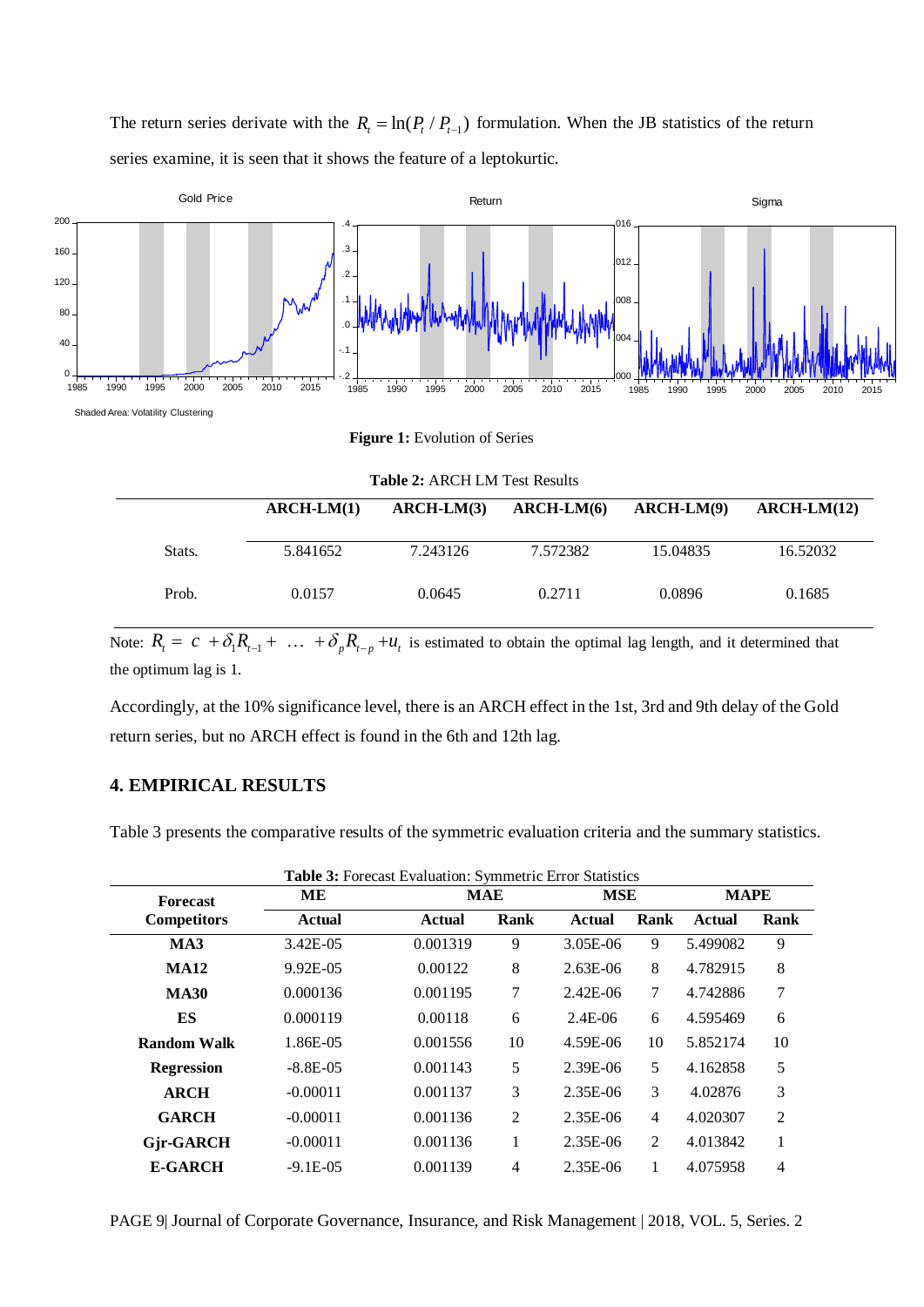| Mean       | $-1.1E-0.5$ | 0.001216 | 2.69E-06 | 4.577425 |
|------------|-------------|----------|----------|----------|
| Median     | $-3.5E-0.5$ | 0.001162 | 2.4E-06  | 4.379164 |
| Std        | 0.000104    | 0.000133 | 7.03E-07 | 0.658005 |
| Std/Mean   | $-9.59454$  | 0.108977 | 0.261405 | 0.14375  |
| Std/Median | $-2.9904$   | 0.114086 | 0.293058 | 0.150258 |

Mean error (ME), mean absolute error (MAE), mean squared error (MSE), mean absolute percentage error (MAPE).

Table 3 shows the comparative results of symmetrical evaluation criteria and summary statistics. The ME statistic shows as a mean whether a model is under/over-predicted. All models overpredict volatility except regression and unsymmetrical volatility models (ARCH, GARCH, GJR-GARCH, and E-GARCH). According to ME statistics, the MA30 model has the highest over-predict figure, while the GJR-GARCH model has the lowest under-predict figure. However, it should not be given too much weight to ME, as negative and positive forecast errors can cross each other. When i ignore the ME results, the mean and median adjusted standard deviations of the error statistics show that the MSE statistic produces the most variable performance results among the models.

Looking at other symmetrical criteria, the GJR-GARCH model has the best performance according to MAE and MAPE criteria. It is followed by GARCH and ARCH models, respectively. According to the MSE criteria, the E-GARCH model has the best performance, followed by the GJR-GARCH, ARCH, and GARCH models, respectively. When all symmetrical criteria consider, the model with the worst performance consistently is the random walk model. This model follows by MA3, MA12, and MA30, respectively.

It should be noted that irrespective of the error statistics, the performance of the  $MA-\alpha$  models is almost undistinguishable from each other for any  $\alpha$ . Thus, the weighting approach does not seem much valueadded. Table 4 shows the results of the asymmetric evaluation criteria where positive and negative forecast errors are differently treated.

|                             | LE            |      |
|-----------------------------|---------------|------|
| <b>Forecast Competitors</b> | <b>Actual</b> | Rank |
| MA3                         | 1.928428      | 9    |
| <b>MA12</b>                 | 1.765173      | 8    |
| <b>MA30</b>                 | 1.760148      | 7    |
| <b>ES</b>                   | 1.745899      | 6    |
| <b>Random Walk</b>          | 2.957185      | 10   |
| <b>Regression</b>           | 1.637487      | 5    |
| <b>ARCH</b>                 | 1.616858      | 3    |
| <b>GARCH</b>                | 1.615265      | 2    |

**Table 4:** Forecast evaluation: asymmetric error statistics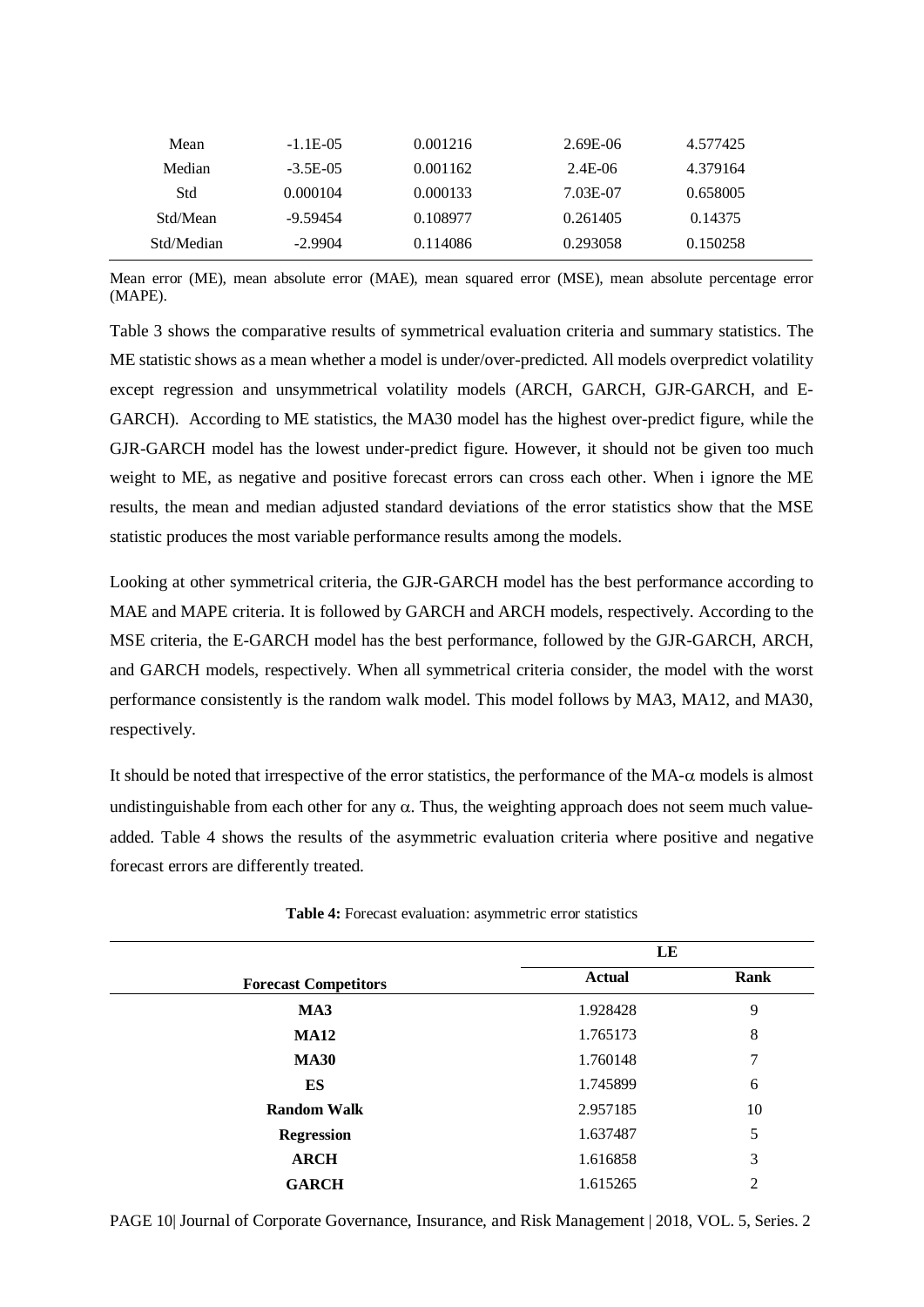| <b>GJR-GARCH</b> | 1.614226 |   |
|------------------|----------|---|
| <b>E-GARCH</b>   | 1.625991 | 4 |
| Mean             | 1.826666 |   |
| Median           | 1.691693 |   |
| Std              | 0.410021 |   |
| Std/Mean         | 0.224464 |   |
| Std/Median       | 0.242373 |   |

LE is logarithmic error statistic.

Our second asymmetric criterion, the LE statistic, favours the GJR-GARCH model among the other competitors, and particularly over the GARCH model, another asymmetric conditional volatility specification. ARCH, E-GARCH, and regression models follow them, respectively.

According to Tables 3 and 4, it is seen that the optimal model for forecasting gold price volatility is the GJR-GARCH model. This finding also correspondence with Cihangir and Ugurlu (2018). Erer (2011) also stated that the best performing model for gold price prediction is TARCH. If I ignore the model denomination, our results correspond. However, I think it is important to interpret the GJR-GARCH model forecast results since it contains leverage (Asymmetry) information for gold prices. Thus, the estimation results of all period GJR-GARCH model gives in table-5.

| Dependent Variable: $\sigma_t^2$ |                   |                  |             |                   |
|----------------------------------|-------------------|------------------|-------------|-------------------|
| <b>Variables</b>                 | <b>Parameters</b> | <b>Std Error</b> | z stat.     | <b>Prob Value</b> |
| Cons.                            | $0.001457***$     | 0.000183         | 7.954262    | 0.0000            |
| $\sigma_{t-1}^2$                 | 0.143639          | 0.092246         | 1.557129    | 0.1194            |
| Variance Equation                |                   |                  |             |                   |
| <b>Variables</b>                 | <b>Parameters</b> | <b>Std Error</b> | T stat.     | <b>Prob Value</b> |
| Cons.                            | 1.73E-06***       | 5.03E-07         | 3.437046    | 0.0006            |
| $u_{t-1}^2$                      | 0.158442**        | 0.065270         | 2.427488    | 0.0152            |
| $u_{t-1}^2D_{t-1}^-$             | $-0.315230**$     | 0.143027         | $-2.203986$ | 0.0275            |
| $\sigma_{t-1}^2$                 | 0.306338          | 0.208270         | 1.470865    | 0.1413            |
| R-squared                        | 0.037099          |                  |             |                   |
| Log likelihood                   | 1976.046          |                  |             |                   |
| Durbin-Watson stat               | 1.895192          |                  |             |                   |

| <b>Table 5: GJR-GARCH Results for Gold Prices</b> |  |
|---------------------------------------------------|--|
|---------------------------------------------------|--|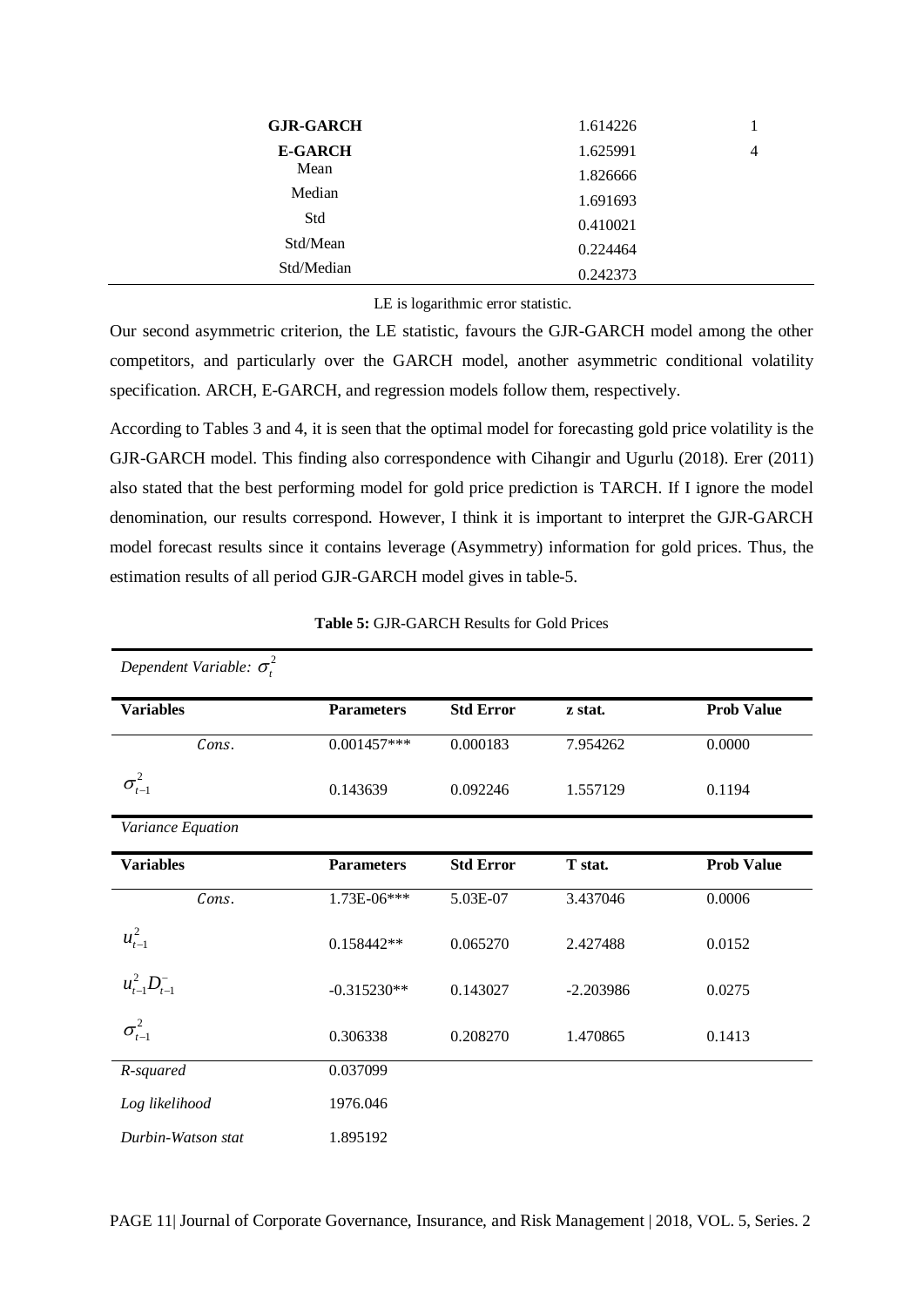**Notes:** \*\*\*, \*\* and \* indicate statistical significance at the 1%, 5%, and 10% levels, respectively. Estimation Method is ML ARCH - Normal distribution (BFGS / Marquardt steps) and convergence achieved after 25iterations.

According to Table 5, the  $\gamma$  parameter estimate as -0.315230, and this value is statistically significant. Therefore, I can say that the model works. The  $\alpha_1$  parameter 0.158442, which expresses the effect of positive news on conditional variance, has been estimated and is statistically significant. In asymmetric models, good news will collect on the  $\alpha_1$  parameter, and bad news will collect on the  $\alpha_1 + \gamma$ parameters. There is a negative shock asymmetry with a larger effect on volatility in models with a leverage effect (i.e.,  $\gamma > 0$ ) and whose parameter is statistically significant. In other words, bad (negative) news means that the next period will affect the volatility of gold prices more than positive news. However, the asymmetry coefficient of -0.315230 was estimated in the model in our study. So,  $\gamma$  < 0. In models with a statistically significant asymmetry coefficient  $\gamma$  < 0 and this parameter, there is a positive shock asymmetry with a greater effect on volatility. In other words, it means that good (positive) news will affect the volatility of gold prices more than bad (negative) news in the next period (Brooks, 2008: 408).

### **5. CONCLUSIONS**

In this paper, the author analyses a wide range of volatility forecasting techniques using both symmetric and asymmetric evaluation criteria, for gold prices in Turkey. To our best knowledge, there has been no evidence for the out-of-sample predictive accuracy of a broad range of time series models of volatility using gold price(gr/tl) data. The following points are worth emphasizing.

The overall rankings of the symmetric error statistics clearly assert that the GJR-GARCH model is significantly superior over the other competitors while both the symmetric and the asymmetric conditional volatility models better perform. The GJR-GARCH model findings reveal a negative shock asymmetry for gold prices. Thus, it shows that positive news in the market affects the volatility of gold prices in the next period more than negative news. This results are of importance for gold price forecasting, spot and derivatives pricing and risk management.

#### **REFERENCES**

Aksoy, M. (2013). Day of the Week Anomaly for Istanbul Gold Exchange: Gold and Silver Data. *Journal of Accounting & Finance*, (57).

Balaban, E. 2004. Comparative forecasting performance of symmetric and asymmetric conditional volatility models of an exchange rate, Economics Letters 83, 99-105.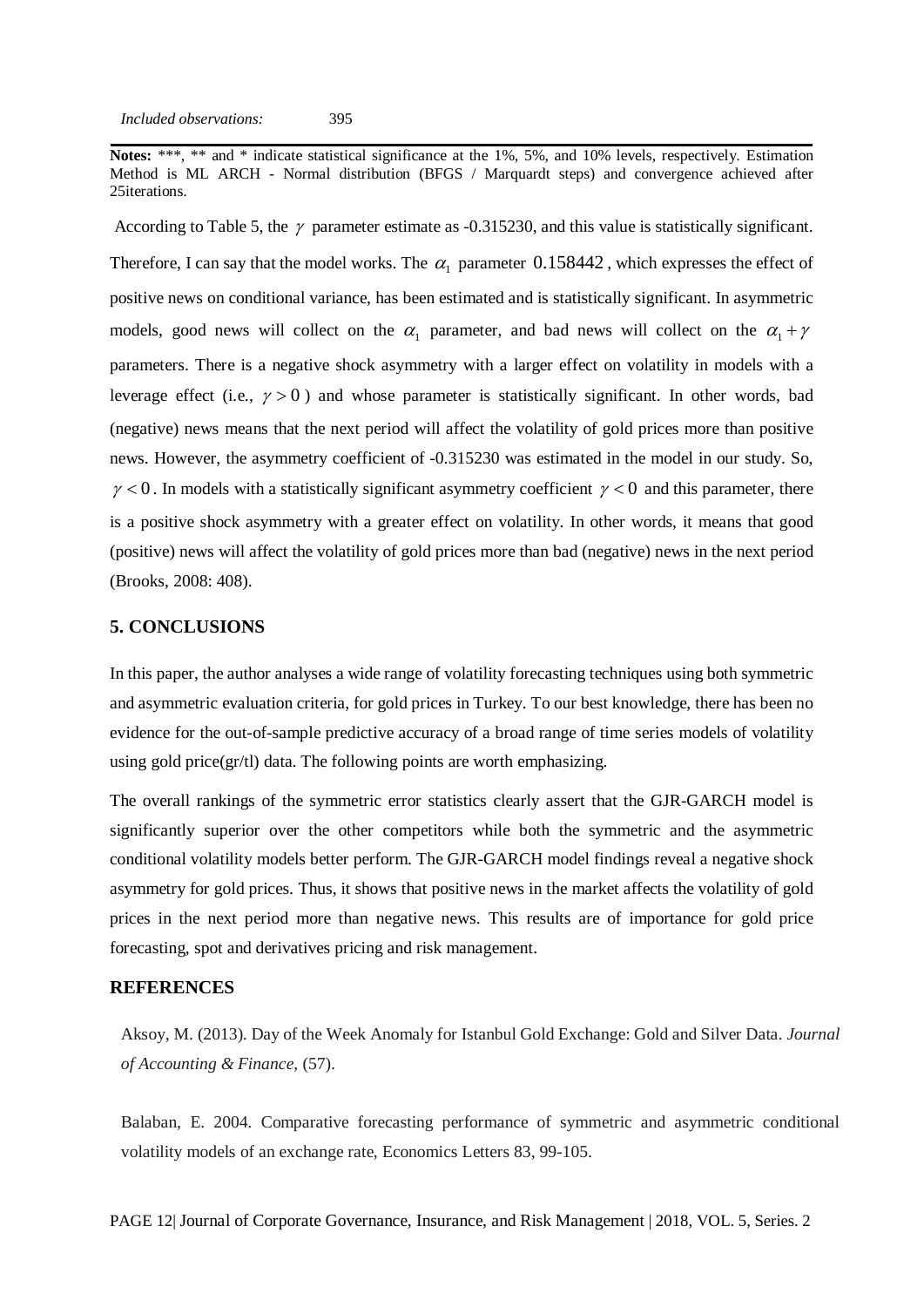Balaban, E., Bayar, A., Faff, R.W. 2006. Forecasting stock market volatility: further international evidence, European Journal of Finance,

Black, F. (1976). Studies of Stock Price Volatility Changes. 177-181.

Bollerslev, T. (1986). Generalized autoregressive conditional heteroskedasticity. *Journal of econometrics*, *31*(3), 307-327.

Brailsford, T. J., & Faff, R. W. (1996). An evaluation of volatility forecasting techniques. Journal of Banking & Finance, 20(3), 419-438.

Brailsford, T.J., Faff, R.W. 1996. An evaluation of volatility forecasting techniques, Journal of Banking and Finance 20, 419-438.

Capie, F., Mills, T. C., & Wood, G. (2005). Gold as a hedge against the dollar. *Journal of International Financial Markets, Institutions and Money*, *15*(4), 343-352.

Cihangir, Ç. K., & Uğurlu, E. (2018). Altın Piyasasında Asimetrik Oynaklık: Türkiye İçin Model Önerisi (Volatility in Gold Market: Model Recommendation for Turkey). *İşletme Araştırmaları Dergisi*, *9*, 284- 299.

Engle, R. F. (1982). Autoregressive conditional heteroscedasticity with estimates of the variance of United Kingdom inflation. *Econometrica: Journal of the Econometric Society*, 987-1007.

ERER, D. (2011). *Altın piyasasındaki oynaklık ve altın vadeli işlem sözleşmesi ile korunma yolu* (Doctoral dissertation, DEÜ Sosyal Bilimleri Enstitüsü).

Fama, E. F. (1965). The behavior of stock-market prices. *The journal of Business*, *38*(1), 34-105. Franses, P. H., & Van Dijk, D. (2000). *Non-linear time series models in empirical finance*. Cambridge university press.

Glosten, L. R. Jagannathan, R. ve Runkle, D. E. (1993). "On the Relation between the Expected Value and the Volatility of the Nominal Excess Return on Stocks". The Journal of Finance, 48(5): 1779-1801.